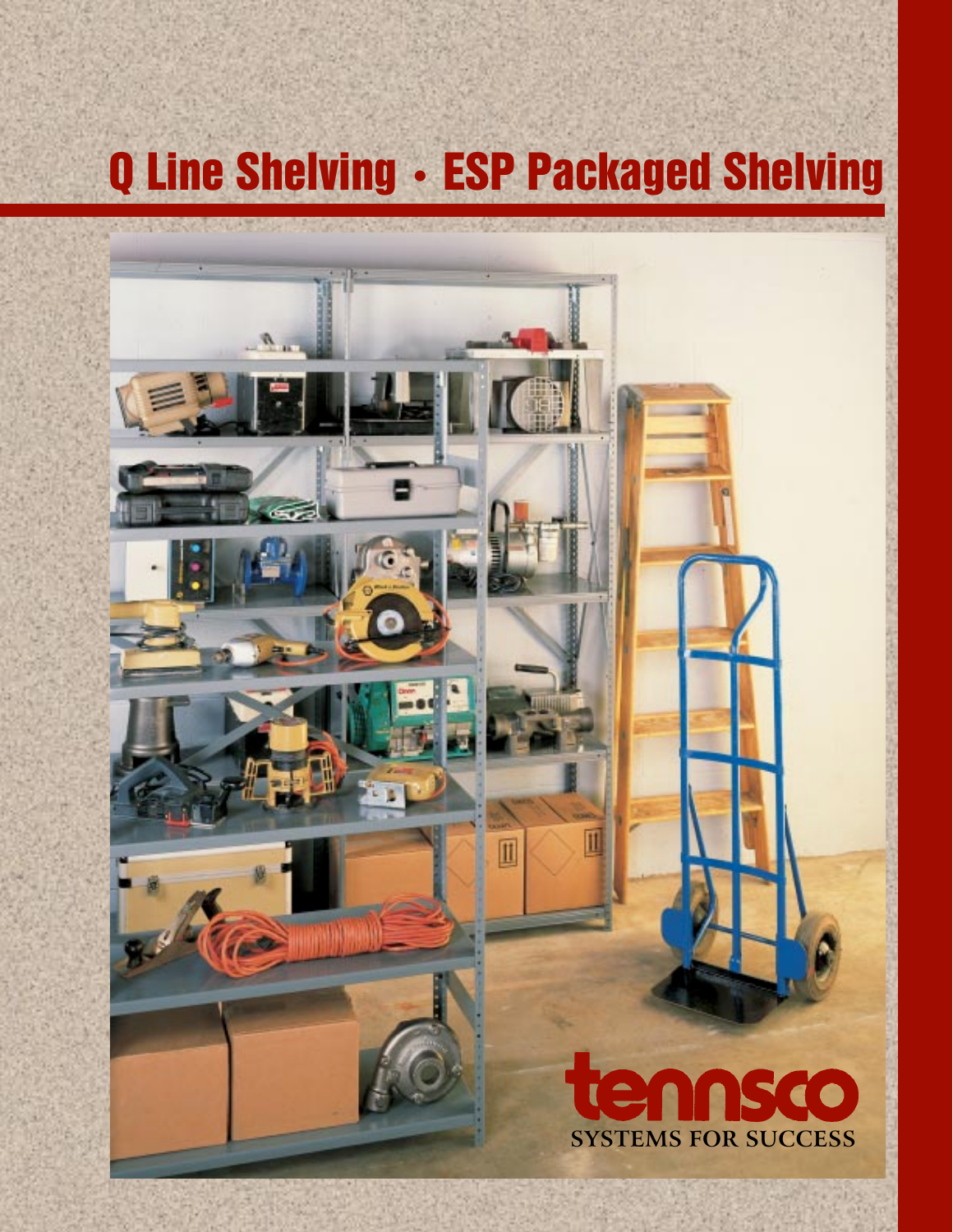## *Q Line Packaged Shelving*

*Q Line Shelving is designed for those storage applications that demand strength and versatility. Q Line's exclusive Box Beam construction and heavy reinforced steel shelves offer increased load bearing capacity for your heaviest storage needs. Designed to handle up to 750 pounds, Q Line Packaged shelving is available in popular standard configurations.*



### Superior Strength

Q Line shelves use a structural box formation on the front and rear flanges. The face of the box is ribbed and the flange is welded every three inches. The shelf ends have three bends (competing shelves use only two) for added

front to back strength. The net result is the strongest shelf in its class, with a load capacity up to 750 pounds!



## Boltless Shelf **Installation**

Compression clips make adding shelves a snap. Just clip on. No bolts or tools required.

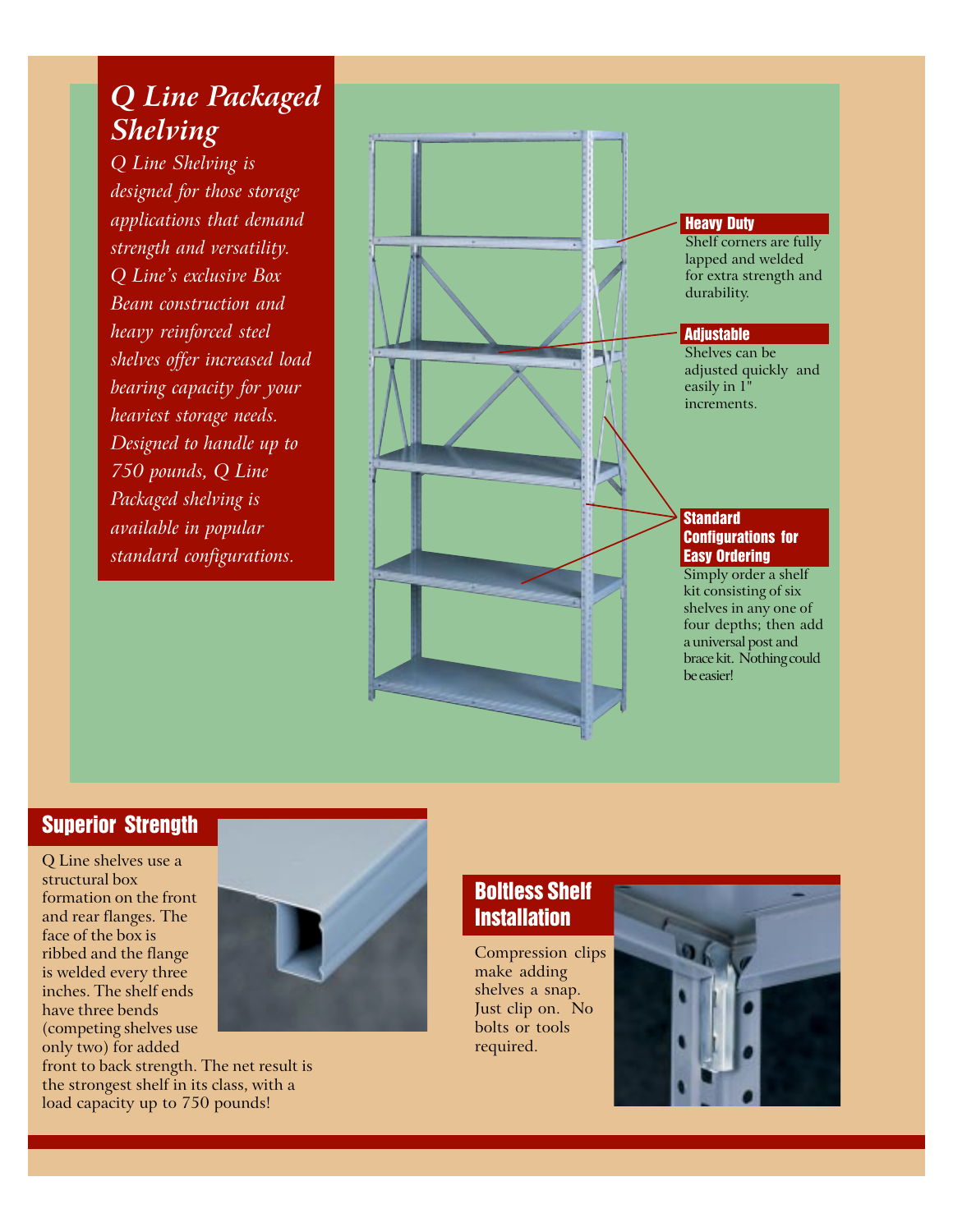*ESP Shelving Lightweight but durable packaged shelving offers multipurpose use at a reasonable price. ESP Shelving will deliver economical, dependable storage in office stockrooms and throughout your plant or warehouse.*

Variety of Depths Available in four depths to suit any application.

#### Quick Assembly

ESP shelving can be assembled quickly using the supplied nuts, bolts and shelf clips. All necessary components are in one box for easy ordering.

#### **Adjustable**

For maximum flexibility, shelves adjust in 1" increments to store a wide variety of items in different shapes, heights, and sizes.

#### **Standard Configurations**

ESP shelving is available in a 75" height with either four or five openings. Extra shelves are also available.

## Flanged for Extra Strength

All ESP shelves incorporate multiplebend flanges with lapped and welded corners. The design permits loads up to 250 pounds per shelf!



## Enhanced Unit **Integrity**

ESP shelving comes complete with end plates and back braces to assure the unit's rigidity.